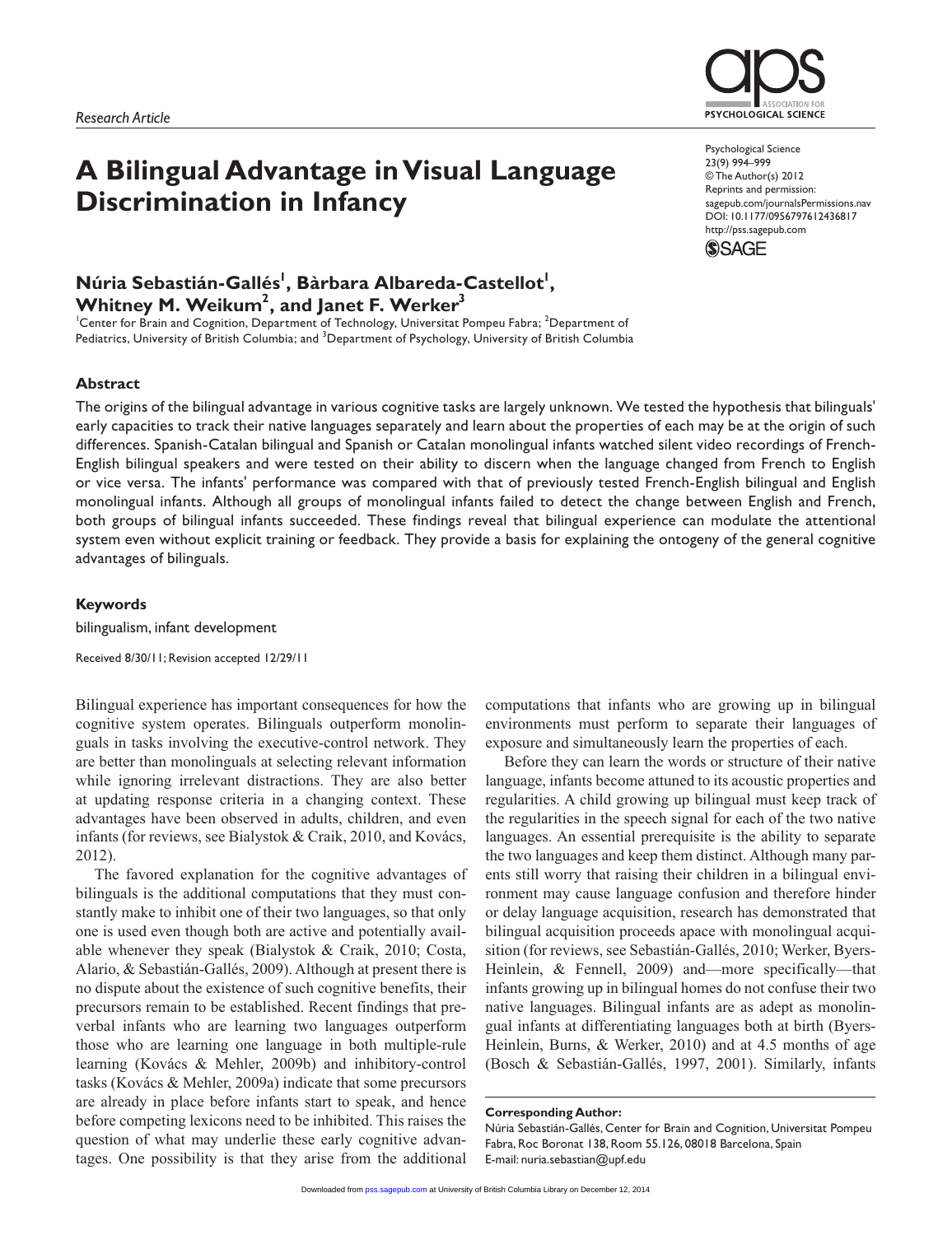growing up in bilingual homes show as much preference for the two languages in their environment (Bosch & Sebastián-Gallés, 1997; Byers-Heinlein et al., 2010) as monolingual infants show for their single native language (Moon, Cooper, & Fifer, 1993).

Despite their similarity in spoken-language discrimination, infants growing up in monolingual and bilingual homes differ in their capacity to differentiate languages visually. In the previously mentioned studies, infants listened to audio files. However, visual information in talking people's faces also plays a fundamental role in the way both adults and infants perceive and learn speech (regarding adults, see McGurk & McDonald, 1976; Soto-Faraco et al., 2007; regarding infants, see Kuhl & Meltzoff, 1982; Kushnerenko, Teinonen, Volein, & Csibra, 2008; Patterson & Werker, 2003; Pons, Lewkowicz, Soto-Faraco, & Sebastián-Gallés, 2009; Vouloumanos, Druhen, Hauser, & Huizink, 2009; for a review, see Soto-Faraco, Calabresi, Navarra, Werker, & Lewkowicz, 2012).

Weikum et al. (2007) explored the capacity of young infants to discriminate languages when the only available source of information was silent video clips of talking faces. These authors reported that 4- and 6-month-old monolingual infants were able to discriminate their native (English) language from an unknown (French) language. At 8 months, the monolingual infants no longer succeeded. In contrast, infants from French-English bilingual homes succeeded at both 6 and 8 months, discriminating between the same visual English materials and the same visual French materials that the 8-month-old monolingual infants could not discriminate. Weikum et al. interpreted these results as showing perceptual narrowing from initial broad-based sensitivities, followed by a decline in the ability to discriminate nonfamiliar stimuli in the 1st year of life. Such results would parallel similar developmental trajectories observed in a wide variety of domains (discrimination of, e.g., consonants, vowels, faces, audiovisual speech, and musical rhythms; see Scott, Pascalis, & Nelson, 2007). For example, monolingual infants begin life with the ability to discriminate different speech sounds, both in their native language and in nonnative languages; by the end of the 1st year of life, they maintain sensitivity to only those speech-sound differences within their native language (Werker & Tees, 1984). Bilingual infants maintain sensitivity to the speech-sound differences within each of their native languages (Albareda-Castellot, Pons, & Sebastián-Gallés, 2011; Burns, Yoshida, Hill, & Werker, 2007).

Our alternative hypothesis is that the superior performance of the 8-month-old French-English bilingual infants (in comparison with monolingual infants of the same age) in the visual language discrimination task (Weikum et al., 2007) could have been due to enhanced perceptual attentiveness in the bilingual infants, rather than (or in addition to) perceptual narrowing. Specifically, we propose that bilingual infants' need to simultaneously track perceptual information from two languages not only maintains their sensitivity to the visual cues distinguishing their two familiar native languages, but also heightens their attentional system's ability to detect and remember even visual cues not used in either of their native languages (perceptual attentiveness). According to this hypothesis, babies growing up with two languages that are not English and French should maintain the ability to discriminate visual French from visual English, even though neither language is familiar to them.

The goal of the present study was to test these competing hypotheses: that bilingual acquisition attunes the perceptual system to the cues in each of the familiar languages exclusively (perceptual narrowing) and that bilingual acquisition leads to more general perceptual attentiveness to cues, regardless of which language they come from. To do this, we investigated whether bilingual infants are able to notice differences between two unfamiliar visually presented languages at an age at which monolingual infants no longer can. We tested 8-month-old Spanish and Catalan monolingual and bilingual infants with the same materials and procedure used in the study by Weikum et al. (2007; visual-only video clips of bilingual women reciting French and English sentences). Then we directly compared our results with the original data from Weikum et al.

If the success of the French-English bilingual 8-month-olds was due solely to their previous exposure to, and hence learning about, the specific properties of their two native languages, then the 8-month-olds in our study, who were bilingual in a different pair of languages, would not be expected to succeed on this task. That is, according to the perceptual-tuning hypothesis, both monolingual and bilingual 8-month-olds who have been exposed to Spanish, Catalan, or both should perform as did the English monolingual 8-month-olds that Weikum et al. tested and should fail to discriminate visual English from visual French. However, if bilingual language exposure results in a more general ability to attend to any cues that might distinguish two languages, even two unfamiliar ones, then Spanish-Catalan bilingual 8-month-olds, but not Spanish or Catalan monolingual 8-month-olds, should be able to discriminate visual French from visual English, as did the French-English bilingual 8-month-olds that Weikum et al. tested.

# **Method** *Participants*

# Forty-eight 8-month-old infants were included in the final

sample. All were healthy and full term. Twenty-four of these infants were from a monolingual environment that was either Spanish  $(n = 21)$  or Catalan  $(n = 3;$  mean age = 238 days, range = 226–254 days). The other 24 were from Spanish-Catalan bilingual families (mean age =  $243$  days, range =  $226-262$ days). We tested 7 additional infants but excluded them from the sample because of failure to habituate (i.e., they reached the maximum of 24 trials; 1 monolingual, 3 bilinguals), parental interference (1 bilingual), and failure to look at the video display on at least one test trial (2 monolinguals).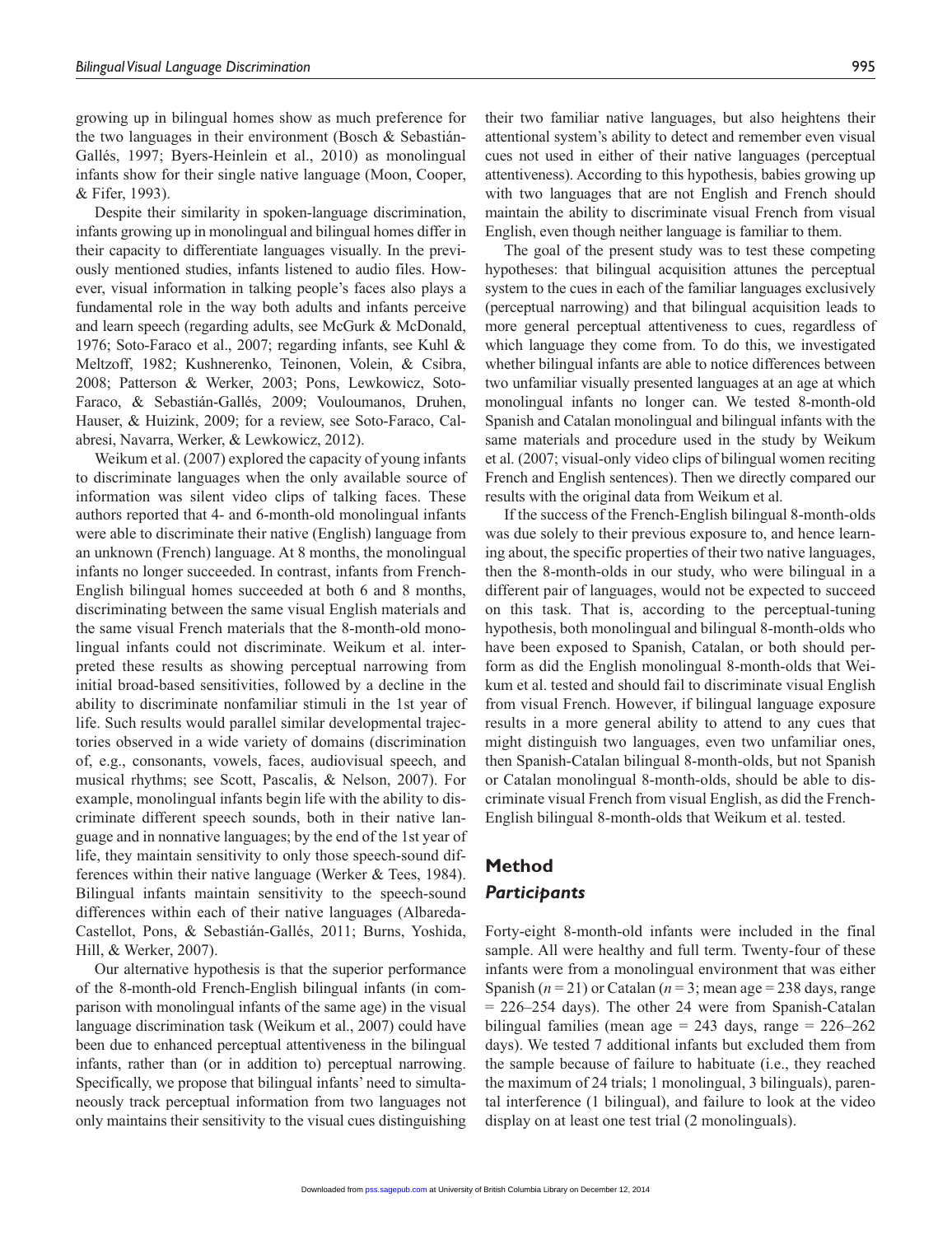Hospital Sant Joan de Déu and the Clínica Sagrada Família, Barcelona, Spain. We required parental consent before running the experiment. A questionnaire (Bosch & Sebastián-Gallés, 2001) was administered to determine infants' language background and familiarity. Monolingual infants' average exposure time to their home language relative to all speech heard was 96.5%, ranging from 85% to 100%. For bilingual infants, the average exposure time to the less-used language was 39.25%, ranging from 25% to 50%.

# *Stimuli*

The stimuli were the same as those in the study by Weikum et al. (2007). They comprised silent video clips of three female French-English bilingual speakers reciting sentences from the *Le Petit Prince* (by Antoine de Saint-Exupéry) and its English translation. Each clip showed the face of one bilingual speaker uttering a different sentence in either English or French. To attract infants' attention to the screen, we had the screen display a colorful expanding and contracting ball before every trial.

# *Procedure*

The procedure was the same as the one employed by Weikum et al. (2007). Infants' discrimination performance was assessed with a visual habituation paradigm using Habit 2000 software (Cohen, Atkinson, & Chaput, 2004). In the habituation phase, infants were shown trials containing clips from one of the languages until they habituated. Each trial comprised a clip of a unique sentence recited (silently) by one of three bilingual speakers. The same order of speakers was repeated for each block of 3 trials. The preset criterion for habituation was a 60% decrease in looking time at the video on the screen across 3 trials relative to looking times on the block of 3 trials with the longest looking times. A maximum of 24 trials was presented during habituation. Following habituation, infants were presented with 6 test trials. For the *same* group, test trials were clips of new sentences from the same language that was used in the habituation phase. For the *switch* group, test trials consisted of new sentences from the language that was not used during habituation.

The experimenter recorded each infant's looking times online, pressing a key while the infant looked at the screen and releasing it when the infant looked away. The experimenter was blind to the change from the habituation phase to the test phase. The maximum duration of each trial was 16 s, but any particular trial was terminated if the infant looked away for more than 2 s (indicating boredom with the clip). If the infant looked at the screen for less than 1 s on any given trial, the trial was repeated. The video records of infant looking were coded off-line frame by frame (25 frames/s) by a trained coder who was unaware of the condition (*same* or *switch*). Coded looking times were used in all analyses.

# *Setup and apparatus*

During the experiment, each infant sat on his or her caretaker's lap in a dimly lit, sound-attenuated laboratory room measuring  $178 \times 150$  cm. A 99-  $\times$  86-cm screen was 75 cm from the infant. A Mitsubishi XL8U projector projected the images onto the screen. The caretaker wore a sleep mask to prevent him or her from watching the visual clips. The experimenter controlled the study from a separate room through Habit 2000 software (Cohen et al., 2004), using an Apple Power Mac G5. We recorded the infant's gaze using a closed-circuit Canon MV750i video camera mounted under the screen and watched the recorded gaze using a Panasonic BT-S1460Y TV monitor. Later, the video record was used to code looking time.

# **Results**

An analysis of variance (ANOVA) on data from our two language groups plus the two in Weikum et al. (2007) revealed that the groups did not differ in the number of trials before infants reached the habituation criterion,  $F(3, 80) = 1.120$ ,  $p > .34$ .

We computed ANOVAs to compare average looking time for the six test trials with average looking time for the last three habituation trials for each infant (as in Weikum et al., 2007). Because data from the French-English bilinguals (Weikum et al., 2007) were available only for the *switch* condition, two separate ANOVAs were carried out. In the first ANOVA, the three available groups' looking times in the *same* condition were compared. The goal of this analysis was to assess the comparability of the data obtained in the two laboratories. A 3 (language background: English monolingual vs. Spanish or Catalan monolingual vs. Spanish-Catalan bilingual)  $\times$  2 (trial type: habituation vs. test) mixed ANOVA was carried out on infants' looking times. No statistically significant effects or interactions were found, all *F*s < 1, except that there was a marginal effect of trial type,  $F(1, 33) = 3.446$ ,  $p <$ .072. All language groups showed an identical tendency to slightly increase their looking times in the test phase: Group averages for the habituation and test trials, respectively, were 3.99 s and 4.59 s for the monolingual English infants, 3.72 s and 4.38 s for the monolingual Spanish or Catalan infants, and 3.53 s and 4.85 s for the Spanish-Catalan bilingual infants.

The crucial analysis was the comparison of all language groups in the *switch* condition. To directly test the hypothesis that bilingual infants are able to notice differences between visually presented languages independently of their familiarity with the languages, we defined two between-subjects factors: number of languages (monolingual vs. bilingual) and familiarity with the test stimuli's language, as indicated by home language or languages (French-English vs. Spanish-Catalan). Additionally, because the analysis in the preceding paragraph did not show any relevant difference in the patterns of responses between the infants tested in the present study and those tested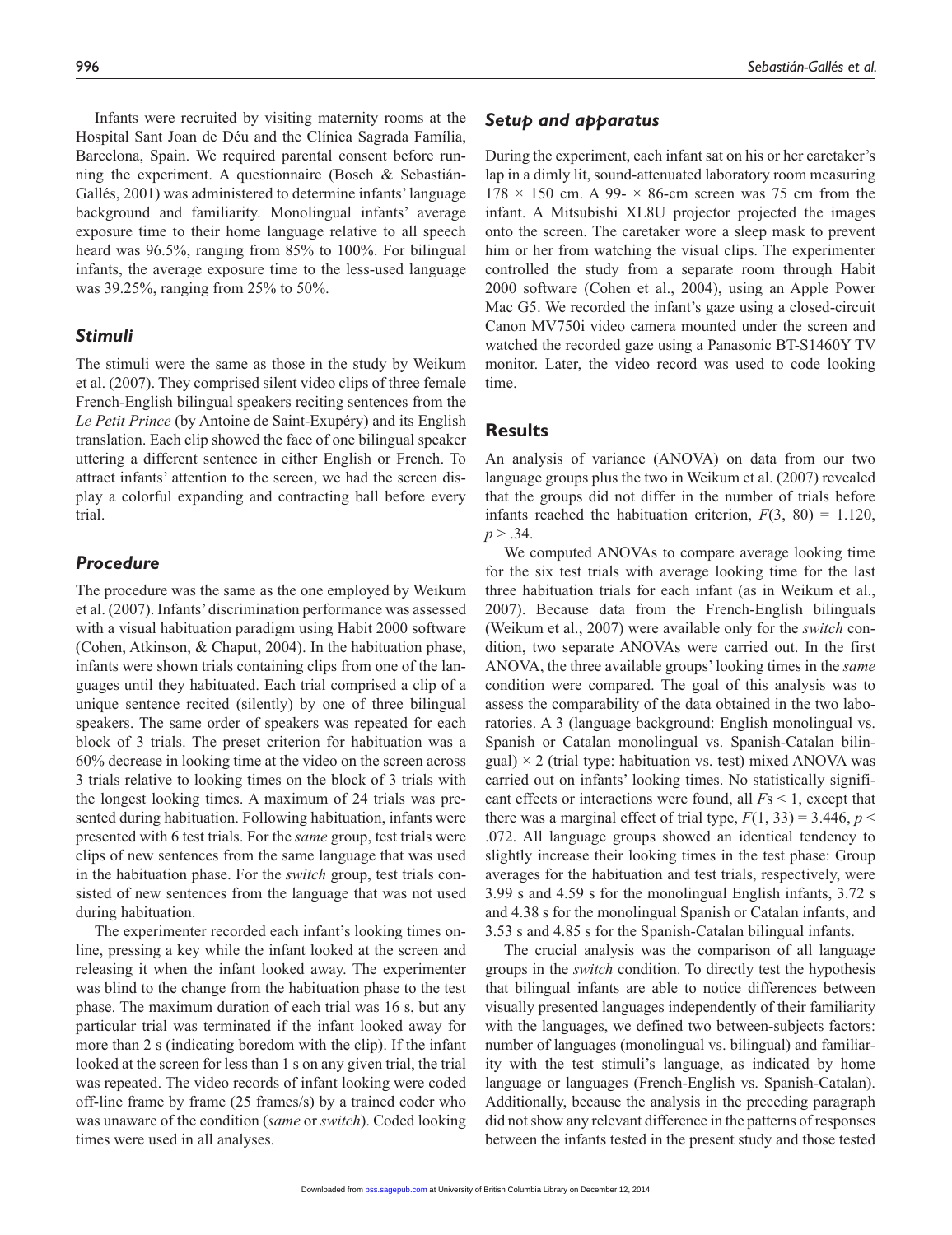by Weikum et al. (2007), the crucial analysis was carried out on the looking-time difference between the test phase and the habituation phase (*discrimination score*). Therefore, the ANOVA had a between-participants design with two variables: number of languages and familiarity.

Only the number of languages had a significant effect, *F*(1,  $44$ ) = 7.774,  $p < .008$ . Figure 1 shows discrimination score as a function of language group. Post hoc comparison of means showed that both groups of bilingual infants discriminated the two languages. Group averages for the habituation and test trials, respectively, were as follows—French-English bilinguals: 4.07 s and 5.84 s, *t*(11) = 2.147, *p* < .055; Spanish-Catalan bilinguals: 3.23 s and 5.03 s, *t*(11) = 3.109, *p* < .01. Neither of the two monolingual groups showed discriminating behavior: For habituation and test trials, respectively, the mean looking times were 4.53 s and 3.78 s for English monolinguals,  $t(11)$  = −1.535, *p* < .1, and 5.75 s and 6.33 s for Spanish and Catalan monolinguals, *t*(11) = 0.798, *p* > .44.

## **Discussion**

The goal of the present research was to test the hypothesis that bilingual experience leads to an increase in perceptual sensitivity to only those cues that distinguish one familiar language from another (perceptual narrowing) against the hypothesis that bilingual experience heightens attentional sensitivity to, and memory for, cues that distinguish any two languages, including unfamiliar ones (perceptual attentiveness). Weikum et al. (2007) argued for the perceptual-narrowing hypothesis. However, it is impossible to distinguish perceptual narrowing from perceptual attentiveness when testing French-English bilingual infants on French-English stimuli. Therefore, in the

current study, we tested two groups of 8-month-old monolingual and bilingual infants who had no previous exposure to French and English and compared their ability to discriminate visual French from visual English with that of the same-aged English monolingual and French-English bilingual infants tested by Weikum et al.

The results are very clear. The Spanish-Catalan bilingual infants showed discrimination behavior equal to that of their French-English bilingual peers. In contrast, the two groups of monolingual infants (English monolinguals, Spanish and Catalan monolinguals) did not; their looking times hovered around chance levels. These results cannot address whether perceptual narrowing contributed to the performance of the French-English bilinguals tested by Weikum et al. (2007), but they do indicate that there is something more to bilinguals' language-discrimination abilities than perceptual narrowing.

But is there a way in which perceptual narrowing might have played a role in the visual discrimination by Spanish-Catalan bilingual infants? Perceptual narrowing occurs not only for heard speech but also for the correlated visual-articulatory phonemes (Pons et al., 2009). According to a perceptual-narrowing explanation, the Spanish-Catalan bilingual infants discriminated the visual English from the visual French because the visual phonetic cues that distinguish English and French overlap with the visual phonetic cues that distinguish Spanish and Catalan. If this explanation is right, perceptual attunement results in optimized discrimination of the two native languages and allows discrimination of additional languages "for free" if the differentiating cues overlap.

However, we think this interpretation is unlikely for the language pairs under consideration. The visual articulatory properties that distinguish phonemes such as /b/, /p/, and most



**Fig. 1.** Mean discrimination score as a function of language group. Discrimination scores were calculated by subtracting mean looking time on the last three habituation trials from mean looking time on the six test trials. Error bars represent standard errors of the mean.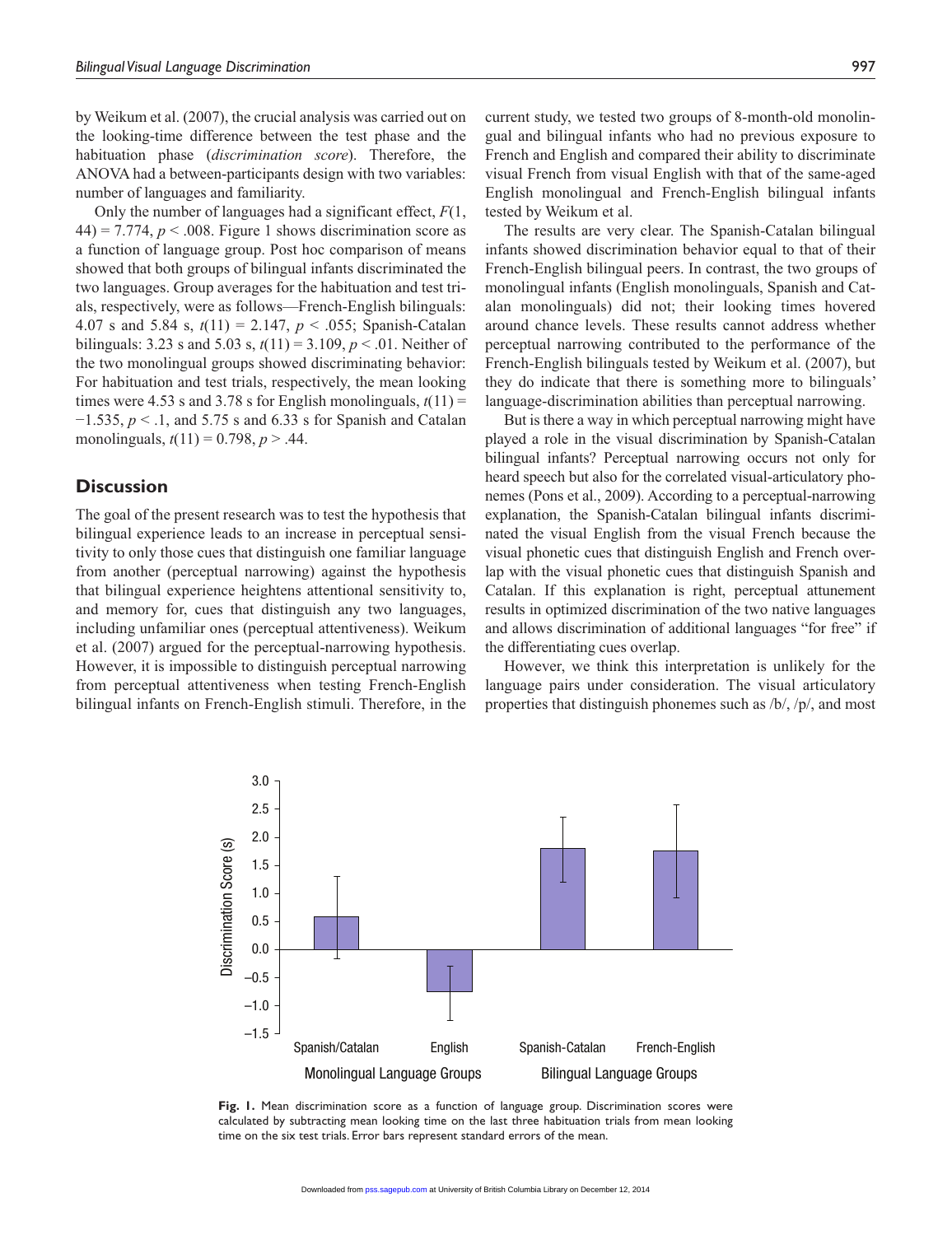of the vowels in French from the corresponding phonemes in English are quite different from the visual articulatory properties that distinguish these phonemes in Spanish from those in Catalan. For instance, in both French and English, the vowelonset time (VOT; i.e., the time between the consonant's closure and its release) of /b/ is different from the VOT of /p/, whereas there is no such VOT difference between Spanish and Catalan. Thus, sensitivity to VOT might be a very relevant, visually available cue for French-English bilinguals (Burns et al., 2007), but it is not so for Spanish-Catalan bilinguals. Another example involves differences in salient lip shape. Compared with English, French has more lip rounding and less interdental articulation (with the tongue on the teeth). Again, in comparison with English and French, Spanish and Catalan are more similar in these respects: Neither language uses lip rounding, and both use interdental articulations. Analogous arguments can be proposed for other relevant phonemes. Therefore, although we cannot absolutely rule out the possibility that overlapping discriminatory cues contributed to our results, they are more consistent with the hypothesis that bilingualism generally enhances the attentional system's ability to detect and remember perceptual information in talking people's faces.

Up to now, the origins of the cognitive advantages seen in prelinguistic bilingual infants have remained unexplained. The bilingual advantages observed in adults and children have been considered the consequence of the executive-control mechanisms that bilinguals need to select only one of their two languages prior to speaking. The fact that bilingual advantages have been seen as early as the age of 7 months (Kovács & Mehler, 2009a, 2009b), long before an infant has productive language, makes it unlikely that these advantages stem from the need to cognitively inhibit one of the two active languages. Current knowledge of the structure and functioning of the executive-function components is incomplete. Although research on bilingual advantages was initially focused on the control of attention, recent studies have expanded the focus to other components of the executive-function system. Hernández, Costa, and Humphreys (2012) reported a bilingual advantage in handling the contents of working memory. In their study, bilinguals were better than monolinguals at detecting a target in a visual search array only when they had to hold in memory an irrelevant object (bilinguals' attention was less captured by the irrelevant information). Those authors argued that bilinguals were better at keeping separated (compartmentalized) the different types of information needed to perform the task. We suggest that in infants who are learning two languages simultaneously, the challenge of keeping the two languages distinct may trigger a precursor to the advantage reported by Hernández et al.

This study provides, for the first time, data showing that bilingual infants are more able than monolingual infants to detect and remember those perceptual cues that distinguish one unfamiliar language from another. Not only are bilingual infants able to discriminate two languages with which they have no previous experience, but they are able to do so without feedback from secondary cues, such as the pairing of the visual

stimulus with the corresponding sound. Thus, we have identified enhanced perceptual attentiveness as a bilingual advantage. The current data do not allow determination of whether their greater perceptual attentiveness enabled the bilingual infants to be better at noticing the differences between the two languages, remembering both the information extracted at the habituation phase and the information present at the test phase, and comparing the two. Also, the current data do not allow determination of whether only one of these last two processes—remembering and comparing information—is privileged in bilinguals. But the data clearly indicate cognitive enhancement in bilingual infants and support the notion that the advantage is related to the need to keep the two languages

The current work does not indicate whether this perceptual attentiveness is specific to visual speech, to any cues that might distinguish two languages, or even to perceptual information outside of the language domain. However, our finding raises the possibility that in the process of separating two languages, bilingual infants establish a transferable skill set that triggers the more general cognitive advantages they have. Just as Marcus, Fernandes, and Johnson (2007) showed that rule learning in speech contexts can facilitate learning in nonlinguistic contexts, we suggest that the transfer of speech-based computations to other domains may constitute one important precursor to bilinguals' cognitive advantages both in infancy and across the life span.

In conclusion, we have shown that at the age of 8 months, bilingual infants maintain an overall advantage in visually discriminating one language from another, even if they have never before seen either language spoken. Thus, not only are bilingual infants not at risk for confusing their two languages, but also they are better prepared than monolingual infants to discriminate two unknown languages. That bilingual infants can do so with complex, naturalistic stimuli and without any feedback provides the strongest support yet for bilinguals' processing advantage in infancy. Finally, our results provide the first direct evidence that bilinguals' general cognitive advantages originate from the specific abilities involved in language separation.

#### **Acknowledgments**

separate.

We are indebted to Luca Bonatti, Laurel Fais, Stella Christie, Padmapriya Kandhadai, Lillian May, and Alexandrina Cristià for providing useful comments; to Xavier Mayoral for providing technical support; and to Helena Ràfols and Sara Sáez for recruiting the infants for this study.

### **Declaration of Conflicting Interests**

The authors declared that they had no conflicts of interest with respect to their authorship or the publication of this article.

#### **Funding**

This research was supported by grants to Núria Sebastián-Gallés from the Spanish Ministerio de Ciencia e Innovación (PSI2009-09066 and CONSOLIDER-INGENIO 2010 Programme CDS-2007-00012) and